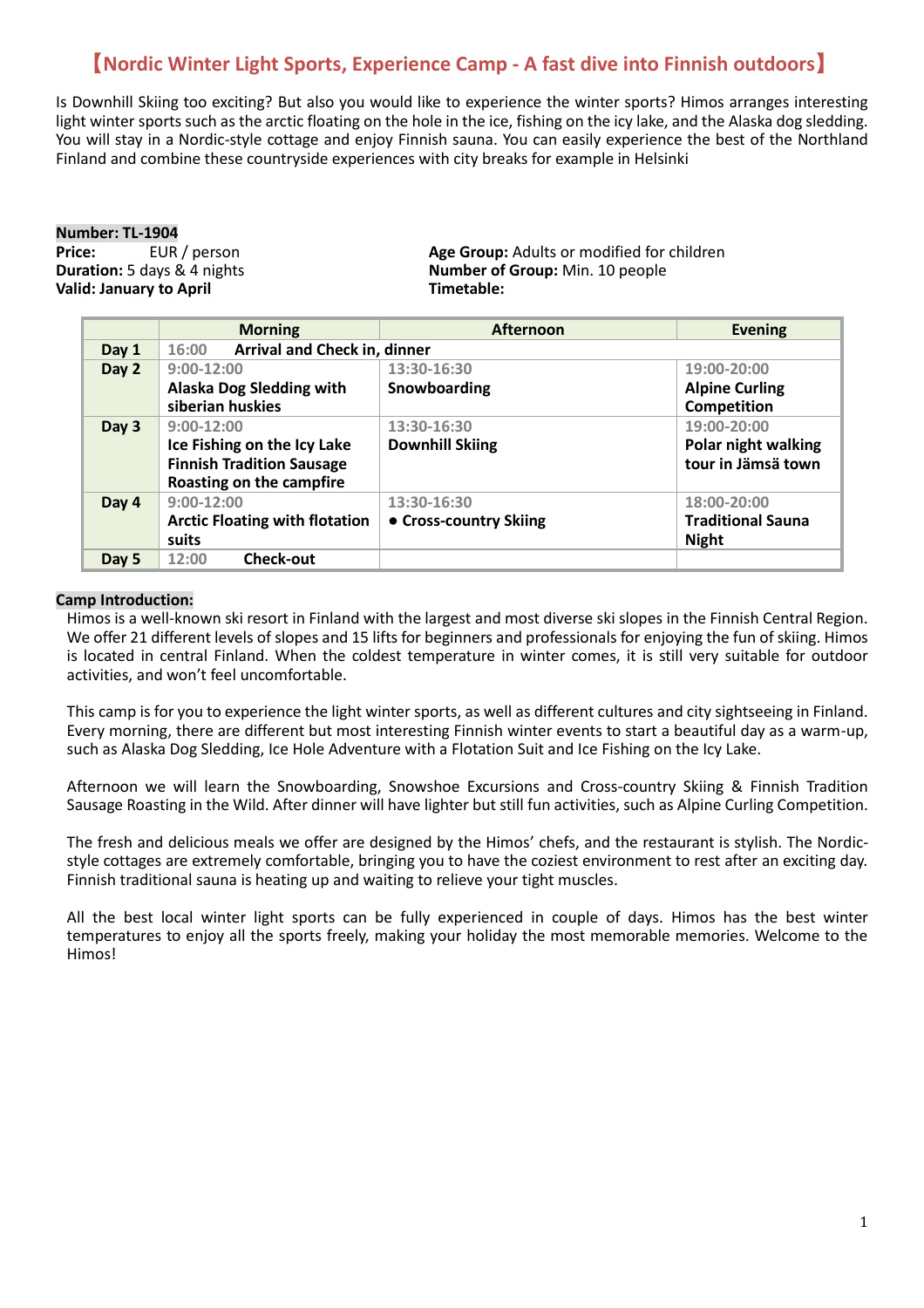|       | <b>Daily Suggested Itinerary:</b> |                                                                                                     |
|-------|-----------------------------------|-----------------------------------------------------------------------------------------------------|
| Day 1 | 16:00                             | Arrival and Check in                                                                                |
|       | $18:00 - 20:00$                   | Dinner and welcome meeting - Himos Restaurant                                                       |
| Day 2 | $8:00 - 9:00$                     | Breakfast - Himos restaurant with a variety of choices<br>and a healthy breakfast                   |
|       | $9:00 - 12:00$                    | Alaska Dog Sledding                                                                                 |
|       | $12:00 - 13:30$                   | Lunch - Himos restaurant with Scandinavia nutrition<br>and healthy lunch                            |
|       | $14:00 - 17:00$                   | Snowboarding                                                                                        |
|       | $18:00 - 19:00$                   | <b>Dinner</b>                                                                                       |
|       | $19:00 - 20:00$                   | <b>Alpine Curling Competition</b>                                                                   |
|       | 20:00                             | Rest in Nordic style cottage                                                                        |
| Day 3 | $8:00 - 9:00$                     | Breakfast - Himos restaurant with a variety of choices<br>and a healthy breakfast                   |
|       | $9:00 - 12:00$                    | Ice Fishing on the icy lake, drill own holes and fishing.<br>Roasting sausages on the live campfire |
|       | 12:00 - 13:30                     | Lunch - Himos restaurant                                                                            |
|       | 14:00 - 17:00                     | <b>Alpine Skiing</b>                                                                                |
|       | $18:00 - 19:30$                   | Dinner - Chinese Buffet in Jämsä Restaurant                                                         |
|       | 19:30                             | Polar Night Jämsä walking tour                                                                      |
| Day 4 | $08:00 - 9:00$                    | Breakfast -Himos restaurant with a variety of choices<br>and a healthy breakfast                    |
|       | $9:00 - 12:00$                    | Arctic Floating with flotation suits                                                                |
|       | $12:00 - 13:30$                   | Lunch - Himos restaurant with Scandinavia nutrition<br>and healthy lunch                            |
|       | $13:30 - 16:30$                   | <b>Cross-country Skiing</b>                                                                         |
|       | $18:00 - 20:00$                   | <b>Dinner</b>                                                                                       |
|       | $20:00 - 22:00$                   | <b>Traditional Sauna Night</b>                                                                      |
|       | 22:00                             | Rest in Nordic style cottage                                                                        |
| Day 5 | $8:00 - 10:00$                    | Breakfast - Himos restaurant with a variety of choices                                              |
|       | 12:00                             | and a healthy breakfast<br>Check-out and depart from Himos                                          |
|       |                                   |                                                                                                     |

# **Introduction to the Arranged Activities**

#### ◆ **Husky Sledding**

Have you only seen the Alaskan dog sled in the movie? Get ready for your warm clothing; let us go with a loyal and strong Siberian husky dog pulling a sled in the forest for a special experience. If you are brave enough to be the leader on a sled, we will also teach you how to control your dogs to turn, stop, etc. to accept your order. Or you and your companions are sitting on a sled and enjoying the pure fun of a fairy tale-like feeling. This is another very special and dream come true experience.

# ◆ **Snowboarding**

The coach will guide us through the most basic safety knowledge, such as how to put on ski boots, how to check if the ski boots are firmly connected to the skis board, and how to fall to reduce the injuries etc.. Later, coach will teach how to balance, press the snowboard, etc., so that you can move flexibly on the field. We will start with a flat slope and after you have confidence, you can also challenge a higher slope.

# ◆ **Ice Fishing on the Icy Lake and Roasting sausages on the campfire**

Maybe you have had the experience of fishing, but the cool thing is to experience the fun of cold ice fishing. The coach will show how you drill a hole on the frozen lake, put on the fishing tackle, and guide everyone how to observe if the fish is hooked and how to pull the hook. We will prepare the hot tea for the cold day. Even if the lake has been frozen to a thick layer, but you will still have the tense illusion of standing on the thin layer of the lake. And Finnish tradition is that after spending time on open ice, we will rest in a small open wooden house and the campfire will be started. The Finnish sausage will be roasted on the spot to replenish the energy. It is very delicious and interesting.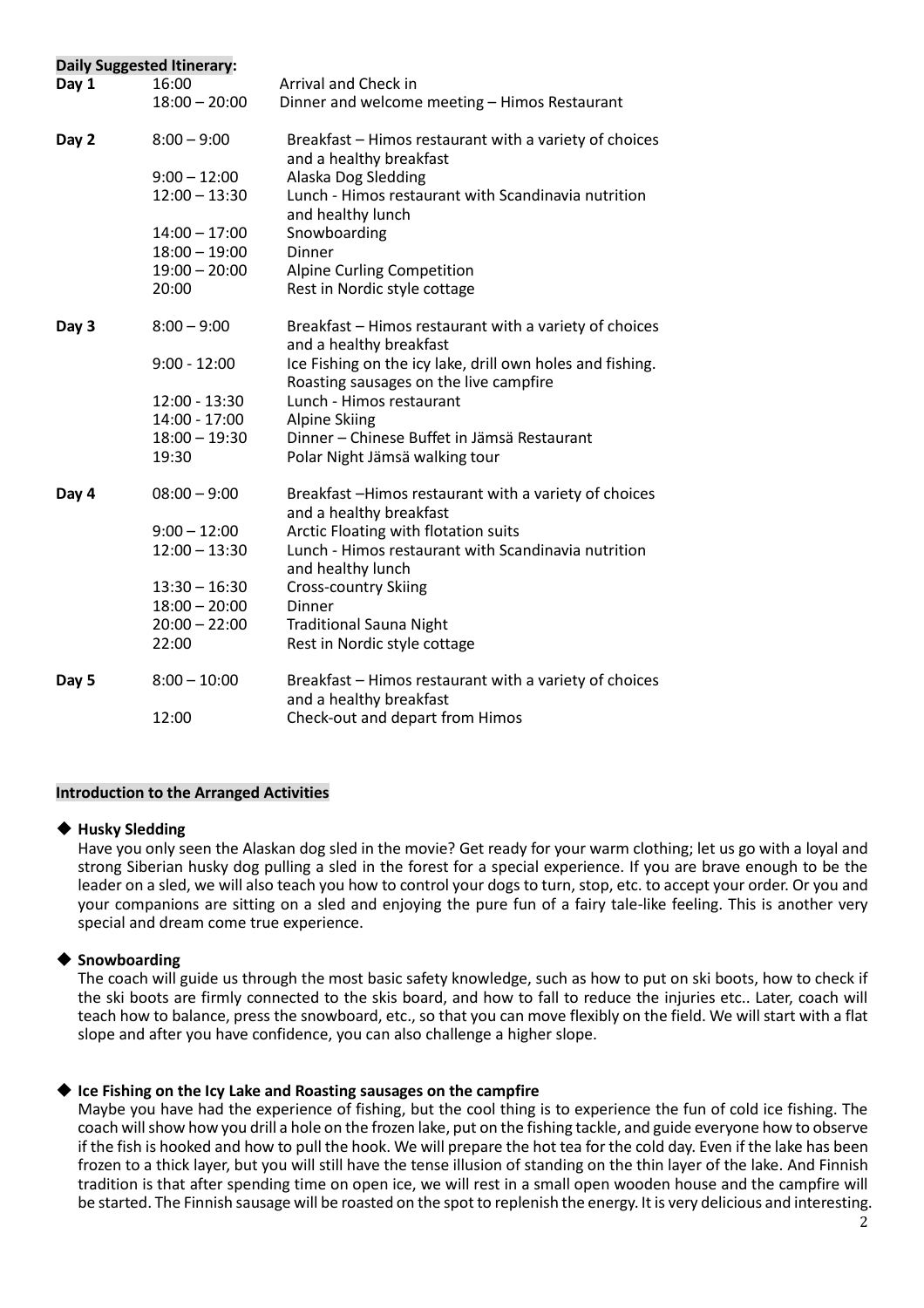# ◆ **Cross-country Skiing & Finnish Tradition Sausage Roasting in the Wild**

Cross-country skiing is a very traditional Nordic skiing sport and one of the winter Olympics events. We will put on the skis and use the poles. Under the guidance, we will cross the ski slopes, enter the forest to carry out crosscountry skiing. This activity requires physical strength, but don't worry we will wait for you. After all the way, you will definitely burn a lot of calories, but at the same time you can enjoy the fun of sweaty.

# ◆ **Floating & Swimming in the Lake**

This is an irresistible winter experience. We will wear a special made full body warm and moisture-proof swimsuit, floating and stress-free swimming in the winter lake, especially for those who can't swim, it's a new experience and don't miss it. Lying on the lake hole that was drilled by the coach, looking up, with the snowy earth and the white sky, an indescribable coziness feeling was born.

# ◆ **Finnish Smoke Sauna**

When you come to Finland, you must not miss the experience of the world-famous Finnish smoke sauna. A sauna that is rich in history has been smoked into brown and black, which is built on the shores of Himos Lake. When temperature is right, you can experience the expansion and contraction of the blood vessels by the stimulation of the hot steam in the sauna. The waste is discharged by a large amount of perspiration. And during the sauna break, you can swim in the cold lake, through the cold and hot stimulation; strengthen your cardiovascular function to increase blood circulation. Light snacks will be available in the fireplace room to replenish water and energy. When you experience the sauna, you need to keep swimsuit on all the time. We will provide bathrobes. In the Finnish way, men, women and children are all together at the same time in the sauna.

(It is not recommended for people who have cardiovascular disease or cold to have sauna.)

# ◆ **Walking with Snowshoes in the Forest**

Unlike summer time in Finland, the air in winter in addition to clean, has special piercing cold and dry. The trees in the forest are covered with thick snow; the trails are also full of snow, stepping on the snow and making a squeaking sound. The world is white everywhere, just like the fairy tale we read when we were young, as fascinated as it is. We will wear special snowshoes or outdoor boots to experience and realize the fantasy of the forests of Northern Europe. Welcome, follow us to the forest!

# ◆ **Alpine Curling Competition**

Knowing the local cultures due to the climate, the Alpine curling is one of the oldest and most interesting group ice activity that can't be missed. The alpine curling we play in Himos is easier but still fun. The game is divided into several teams and standing at the two ends of the game line. Each person slides the stone along the game line one at a time to hit the big stone at the center point and try to push the opponent's curling stone away. In the central area, the team with the most stones will win. The most interesting thing in the game is that all the teams are trying all the ridiculous way to slide the stone to reach the center. It is a very exciting and worthwhile team activity.

#### **Expense description:**

#### ◆ **Fee included:**

All arranged trip fees and tools, accommodation and meals (6 nights for accommodation, 6 times for breakfast, 5 times for lunch, 6 times for dinner, 1 time for afternoon tea or coffee), entrance tickets for the trips, necessary transportation costs for the round-trip from sites to Himos, cleaning service fee after check out and the administrative arrangements, etc.

# ◆ **Fee does not include:**

- 1. Round-trip fly tickets, airport pick-up fee, transportation fee to the airport after leaving Himos, visa fees, insurance fees, all private expenses: such as internet, phone bills, laundry, warm clothing and other private expenses.
- 2. Airport pick-up and transportation to the airport after leaving Himos can be provided on request but need to pay and must be agreed upon before signing the contract.

#### **How to pay:**

- 1. Please contact the contact person first to confirm whether there are still have any vacancy and exact time schedules of the camp, as well as the items need to be adjusted and the final price.
- 2. After all the discussion and reach the agreement, we will provide relevant remittance information and sign the contract.